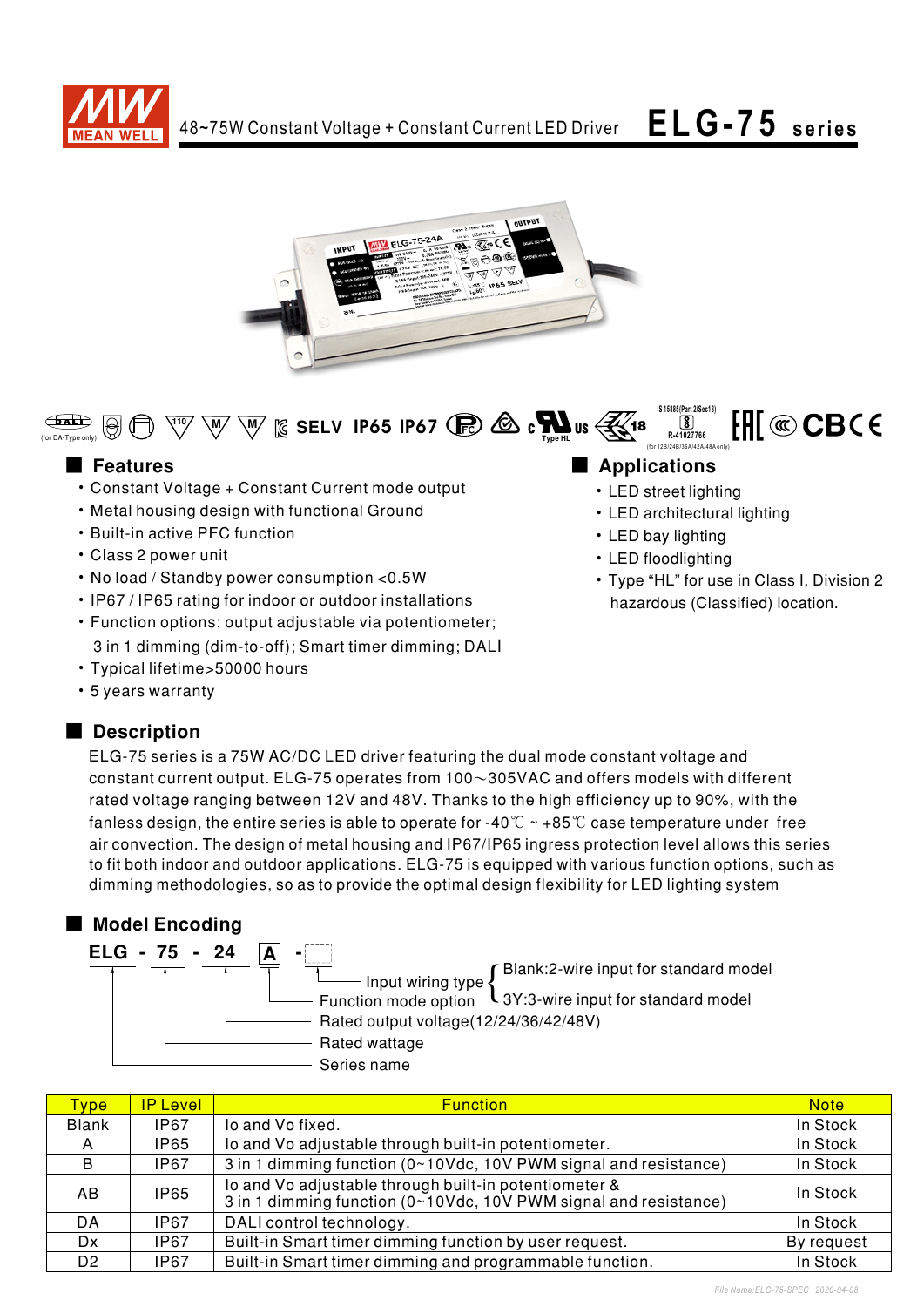

## **SPECIFICATION**

| <b>MODEL</b>                             |                                                                                                                           | ELG-75-12 $\Box$                                                                                                                                                                                                                                                                                                                                                                                                                                                                                                                                                                                                                                                                                                                                                                                                                               | ELG-75-24 $\Box$                                                                   | ELG-75-36 $\Box$ | ELG-75-42 $\Box$                                                                                                                                                                                                 | ELG-75-48 $\Box$ |  |
|------------------------------------------|---------------------------------------------------------------------------------------------------------------------------|------------------------------------------------------------------------------------------------------------------------------------------------------------------------------------------------------------------------------------------------------------------------------------------------------------------------------------------------------------------------------------------------------------------------------------------------------------------------------------------------------------------------------------------------------------------------------------------------------------------------------------------------------------------------------------------------------------------------------------------------------------------------------------------------------------------------------------------------|------------------------------------------------------------------------------------|------------------|------------------------------------------------------------------------------------------------------------------------------------------------------------------------------------------------------------------|------------------|--|
|                                          | <b>DC VOLTAGE</b>                                                                                                         | 12V                                                                                                                                                                                                                                                                                                                                                                                                                                                                                                                                                                                                                                                                                                                                                                                                                                            | <b>24V</b>                                                                         | 36V              | 42V                                                                                                                                                                                                              | 48V              |  |
|                                          | <b>CONSTANT CURRENT REGION Note.2</b>                                                                                     | $6 - 12V$                                                                                                                                                                                                                                                                                                                                                                                                                                                                                                                                                                                                                                                                                                                                                                                                                                      | $12 - 24V$                                                                         | $18 - 36V$       | $21 - 42V$                                                                                                                                                                                                       | $24 - 48V$       |  |
|                                          | <b>RATED CURRENT</b>                                                                                                      | 5A<br>3.15A<br>2.1A<br>1.8A                                                                                                                                                                                                                                                                                                                                                                                                                                                                                                                                                                                                                                                                                                                                                                                                                    |                                                                                    |                  |                                                                                                                                                                                                                  | 1.6A             |  |
|                                          |                                                                                                                           | 200VAC ~ 305VAC                                                                                                                                                                                                                                                                                                                                                                                                                                                                                                                                                                                                                                                                                                                                                                                                                                |                                                                                    |                  |                                                                                                                                                                                                                  |                  |  |
|                                          |                                                                                                                           | 60W                                                                                                                                                                                                                                                                                                                                                                                                                                                                                                                                                                                                                                                                                                                                                                                                                                            | 75.6W                                                                              | 75.6W            | 75.6W                                                                                                                                                                                                            | 76.8W            |  |
|                                          | <b>RATED POWER</b><br>Note.5                                                                                              | 100VAC ~ 180VAC                                                                                                                                                                                                                                                                                                                                                                                                                                                                                                                                                                                                                                                                                                                                                                                                                                |                                                                                    |                  |                                                                                                                                                                                                                  |                  |  |
|                                          |                                                                                                                           | 48W                                                                                                                                                                                                                                                                                                                                                                                                                                                                                                                                                                                                                                                                                                                                                                                                                                            | 60W                                                                                | 60W              | 60W                                                                                                                                                                                                              | 60W              |  |
|                                          | RIPPLE & NOISE (max.) Note.3 150mVp-p                                                                                     |                                                                                                                                                                                                                                                                                                                                                                                                                                                                                                                                                                                                                                                                                                                                                                                                                                                | 200mVp-p                                                                           | 250mVp-p         | 250mVp-p                                                                                                                                                                                                         | 250mVp-p         |  |
|                                          |                                                                                                                           |                                                                                                                                                                                                                                                                                                                                                                                                                                                                                                                                                                                                                                                                                                                                                                                                                                                |                                                                                    |                  |                                                                                                                                                                                                                  |                  |  |
|                                          | <b>VOLTAGE ADJ. RANGE</b>                                                                                                 |                                                                                                                                                                                                                                                                                                                                                                                                                                                                                                                                                                                                                                                                                                                                                                                                                                                | Adjustable for A/AB-Type only (via built-in potentiometer)                         |                  |                                                                                                                                                                                                                  |                  |  |
| <b>OUTPUT</b>                            |                                                                                                                           | $10.8 - 13.2V$                                                                                                                                                                                                                                                                                                                                                                                                                                                                                                                                                                                                                                                                                                                                                                                                                                 | $21.6 - 26.4V$                                                                     | $32.4 - 39.6V$   | $37.8 - 46.2V$                                                                                                                                                                                                   | $43.2 - 52.8V$   |  |
|                                          | <b>CURRENT ADJ. RANGE</b>                                                                                                 |                                                                                                                                                                                                                                                                                                                                                                                                                                                                                                                                                                                                                                                                                                                                                                                                                                                | Adjustable for A/AB-Type only (via built-in potentiometer)                         |                  |                                                                                                                                                                                                                  |                  |  |
|                                          |                                                                                                                           | $2.5 - 5A$                                                                                                                                                                                                                                                                                                                                                                                                                                                                                                                                                                                                                                                                                                                                                                                                                                     | $1.57 - 3.15A$                                                                     | $1.05 - 2.1A$    | $0.9 - 1.8A$                                                                                                                                                                                                     | $0.8 - 1.6A$     |  |
|                                          | <b>VOLTAGE TOLERANCE Note.4</b>                                                                                           | ±3.0%                                                                                                                                                                                                                                                                                                                                                                                                                                                                                                                                                                                                                                                                                                                                                                                                                                          | ±3.0%                                                                              | ±2.5%            | ±2.5%                                                                                                                                                                                                            | ±2.0%            |  |
|                                          | <b>LINE REGULATION</b>                                                                                                    | ±0.5%                                                                                                                                                                                                                                                                                                                                                                                                                                                                                                                                                                                                                                                                                                                                                                                                                                          | ±0.5%                                                                              | ±0.5%            | ±0.5%                                                                                                                                                                                                            | ±0.5%            |  |
|                                          | <b>LOAD REGULATION</b>                                                                                                    | ±2.0%                                                                                                                                                                                                                                                                                                                                                                                                                                                                                                                                                                                                                                                                                                                                                                                                                                          | ±1.0%                                                                              | ±1.0%            | ±0.5%                                                                                                                                                                                                            | ±0.5%            |  |
|                                          | SETUP, RISE TIME Note.6                                                                                                   | 500ms, 100ms/115VAC, 230VAC                                                                                                                                                                                                                                                                                                                                                                                                                                                                                                                                                                                                                                                                                                                                                                                                                    |                                                                                    |                  |                                                                                                                                                                                                                  |                  |  |
|                                          | HOLD UP TIME (Typ.)                                                                                                       | 10ms/230VAC 10ms/115VAC(at full load)                                                                                                                                                                                                                                                                                                                                                                                                                                                                                                                                                                                                                                                                                                                                                                                                          |                                                                                    |                  |                                                                                                                                                                                                                  |                  |  |
|                                          | <b>VOLTAGE RANGE</b><br>Note.5                                                                                            | $100 - 305$ VAC                                                                                                                                                                                                                                                                                                                                                                                                                                                                                                                                                                                                                                                                                                                                                                                                                                | $142 - 431VDC$                                                                     |                  |                                                                                                                                                                                                                  |                  |  |
|                                          |                                                                                                                           |                                                                                                                                                                                                                                                                                                                                                                                                                                                                                                                                                                                                                                                                                                                                                                                                                                                | (Please refer to "STATIC CHARACTERISTIC" section)                                  |                  |                                                                                                                                                                                                                  |                  |  |
|                                          | <b>FREQUENCY RANGE</b>                                                                                                    | $47 - 63$ Hz                                                                                                                                                                                                                                                                                                                                                                                                                                                                                                                                                                                                                                                                                                                                                                                                                                   |                                                                                    |                  |                                                                                                                                                                                                                  |                  |  |
|                                          | <b>POWER FACTOR</b>                                                                                                       | PF ≥ 0.97/115VAC, PF ≥ 0.95/230VAC, PF ≥ 0.92/277VAC@full load<br>(Please refer to "POWER FACTOR (PF) CHARACTERISTIC" section)                                                                                                                                                                                                                                                                                                                                                                                                                                                                                                                                                                                                                                                                                                                 |                                                                                    |                  |                                                                                                                                                                                                                  |                  |  |
|                                          |                                                                                                                           |                                                                                                                                                                                                                                                                                                                                                                                                                                                                                                                                                                                                                                                                                                                                                                                                                                                |                                                                                    |                  |                                                                                                                                                                                                                  |                  |  |
|                                          | TOTAL HARMONIC DISTORTION                                                                                                 |                                                                                                                                                                                                                                                                                                                                                                                                                                                                                                                                                                                                                                                                                                                                                                                                                                                | THD<20%(@load≧50%/115VC,230VAC;@load≧75%/277VAC)                                   |                  |                                                                                                                                                                                                                  |                  |  |
|                                          |                                                                                                                           | (Please refer to "TOTAL HARMONIC DISTORTION(THD)" section)                                                                                                                                                                                                                                                                                                                                                                                                                                                                                                                                                                                                                                                                                                                                                                                     |                                                                                    |                  |                                                                                                                                                                                                                  |                  |  |
| <b>INPUT</b>                             | <b>EFFICIENCY (Typ.)</b>                                                                                                  | 85%                                                                                                                                                                                                                                                                                                                                                                                                                                                                                                                                                                                                                                                                                                                                                                                                                                            | 88%                                                                                | 89%              | 90%                                                                                                                                                                                                              | 90%              |  |
|                                          | <b>AC CURRENT</b>                                                                                                         | 0.7A/115VAC                                                                                                                                                                                                                                                                                                                                                                                                                                                                                                                                                                                                                                                                                                                                                                                                                                    | 0.45A / 230VAC<br>0.38A/277VAC                                                     |                  |                                                                                                                                                                                                                  |                  |  |
|                                          | <b>INRUSH CURRENT(Typ.)</b>                                                                                               |                                                                                                                                                                                                                                                                                                                                                                                                                                                                                                                                                                                                                                                                                                                                                                                                                                                | COLD START 50A(twidth=350 $\mu$ s measured at 50% Ipeak) at 230VAC; Per NEMA 410   |                  |                                                                                                                                                                                                                  |                  |  |
|                                          | MAX. No. of PSUs on 16A                                                                                                   | 5 units (circuit breaker of type B) / 8 units (circuit breaker of type C) at 230VAC                                                                                                                                                                                                                                                                                                                                                                                                                                                                                                                                                                                                                                                                                                                                                            |                                                                                    |                  |                                                                                                                                                                                                                  |                  |  |
|                                          | <b>CIRCUIT BREAKER</b>                                                                                                    |                                                                                                                                                                                                                                                                                                                                                                                                                                                                                                                                                                                                                                                                                                                                                                                                                                                |                                                                                    |                  |                                                                                                                                                                                                                  |                  |  |
| <0.75mA/277VAC<br><b>LEAKAGE CURRENT</b> |                                                                                                                           |                                                                                                                                                                                                                                                                                                                                                                                                                                                                                                                                                                                                                                                                                                                                                                                                                                                |                                                                                    |                  |                                                                                                                                                                                                                  |                  |  |
|                                          | No load power consumption <0.5W for Blank / A / Dx / D2-Type<br>NO LOAD / STANDBY                                         |                                                                                                                                                                                                                                                                                                                                                                                                                                                                                                                                                                                                                                                                                                                                                                                                                                                |                                                                                    |                  |                                                                                                                                                                                                                  |                  |  |
|                                          | <b>POWER CONSUMPTION</b>                                                                                                  | Standby power consumption <0.5W for B / AB / DA-Type                                                                                                                                                                                                                                                                                                                                                                                                                                                                                                                                                                                                                                                                                                                                                                                           |                                                                                    |                  |                                                                                                                                                                                                                  |                  |  |
| $95 - 108%$<br><b>OVER CURRENT</b>       |                                                                                                                           |                                                                                                                                                                                                                                                                                                                                                                                                                                                                                                                                                                                                                                                                                                                                                                                                                                                |                                                                                    |                  |                                                                                                                                                                                                                  |                  |  |
|                                          |                                                                                                                           |                                                                                                                                                                                                                                                                                                                                                                                                                                                                                                                                                                                                                                                                                                                                                                                                                                                | Constant current limiting, recovers automatically after fault condition is removed |                  |                                                                                                                                                                                                                  |                  |  |
|                                          | <b>SHORT CIRCUIT</b>                                                                                                      |                                                                                                                                                                                                                                                                                                                                                                                                                                                                                                                                                                                                                                                                                                                                                                                                                                                | Hiccup mode, recovers automatically after fault condition is removed               |                  |                                                                                                                                                                                                                  |                  |  |
| <b>PROTECTION</b>                        | <b>OVER VOLTAGE</b>                                                                                                       | $14 - 18V$                                                                                                                                                                                                                                                                                                                                                                                                                                                                                                                                                                                                                                                                                                                                                                                                                                     | $28 - 34V$                                                                         | $41 - 48V$       | $47 - 54V$                                                                                                                                                                                                       | $54 - 62V$       |  |
|                                          |                                                                                                                           | Shut down output voltage, re-power on to recover                                                                                                                                                                                                                                                                                                                                                                                                                                                                                                                                                                                                                                                                                                                                                                                               |                                                                                    |                  |                                                                                                                                                                                                                  |                  |  |
|                                          | <b>OVER TEMPERATURE</b>                                                                                                   |                                                                                                                                                                                                                                                                                                                                                                                                                                                                                                                                                                                                                                                                                                                                                                                                                                                | Shut down output voltage, re-power on to recover                                   |                  |                                                                                                                                                                                                                  |                  |  |
|                                          | <b>WORKING TEMP.</b>                                                                                                      |                                                                                                                                                                                                                                                                                                                                                                                                                                                                                                                                                                                                                                                                                                                                                                                                                                                | Tcase=-40 ~ +85°C (Please refer to "OUTPUT LOAD vs TEMPERATURE" section)           |                  |                                                                                                                                                                                                                  |                  |  |
|                                          | <b>MAX. CASE TEMP.</b>                                                                                                    | Tcase=+85°C                                                                                                                                                                                                                                                                                                                                                                                                                                                                                                                                                                                                                                                                                                                                                                                                                                    |                                                                                    |                  |                                                                                                                                                                                                                  |                  |  |
|                                          | <b>WORKING HUMIDITY</b>                                                                                                   | 20 ~ 95% RH non-condensing                                                                                                                                                                                                                                                                                                                                                                                                                                                                                                                                                                                                                                                                                                                                                                                                                     |                                                                                    |                  |                                                                                                                                                                                                                  |                  |  |
| <b>ENVIRONMENT</b>                       | <b>STORAGE TEMP., HUMIDITY</b>                                                                                            | $-40 \sim +80^{\circ}$ C, 10 ~ 95% RH                                                                                                                                                                                                                                                                                                                                                                                                                                                                                                                                                                                                                                                                                                                                                                                                          |                                                                                    |                  |                                                                                                                                                                                                                  |                  |  |
|                                          | <b>TEMP. COEFFICIENT</b>                                                                                                  | $\pm 0.03\%$ (0 ~ 60°C)                                                                                                                                                                                                                                                                                                                                                                                                                                                                                                                                                                                                                                                                                                                                                                                                                        |                                                                                    |                  |                                                                                                                                                                                                                  |                  |  |
|                                          | VIBRATION                                                                                                                 |                                                                                                                                                                                                                                                                                                                                                                                                                                                                                                                                                                                                                                                                                                                                                                                                                                                | 10 $\sim$ 500Hz, 5G 12min./1cycle, period for 72min. each along X, Y, Z axes       |                  |                                                                                                                                                                                                                  |                  |  |
|                                          | <b>SAFETY STANDARDS</b>                                                                                                   |                                                                                                                                                                                                                                                                                                                                                                                                                                                                                                                                                                                                                                                                                                                                                                                                                                                |                                                                                    |                  | UL8750(type"HL"), CSA C22.2 No. 250.13-12; IEC/EN/AS/NZS 61347-1, IEC/EN/AS/NZS 61347-2-13 independent, EN62384;<br>EAC TP TC 004;BIS IS15885(for 12B/24B/36A/42A/48A only);IP65 or IP67; GB19510.1, GB19510.14; |                  |  |
|                                          |                                                                                                                           | KC61347-1, KC61347-2-13 approved                                                                                                                                                                                                                                                                                                                                                                                                                                                                                                                                                                                                                                                                                                                                                                                                               |                                                                                    |                  |                                                                                                                                                                                                                  |                  |  |
|                                          | <b>DALI STANDARDS</b>                                                                                                     | Compliance to IEC62386-101, 102, (207 by request) for DA Type only                                                                                                                                                                                                                                                                                                                                                                                                                                                                                                                                                                                                                                                                                                                                                                             |                                                                                    |                  |                                                                                                                                                                                                                  |                  |  |
| <b>SAFETY &amp;</b>                      | <b>WITHSTAND VOLTAGE</b>                                                                                                  |                                                                                                                                                                                                                                                                                                                                                                                                                                                                                                                                                                                                                                                                                                                                                                                                                                                | I/P-O/P:3.75KVAC I/P-FG:2.0KVAC O/P-FG:1.5KVAC                                     |                  |                                                                                                                                                                                                                  |                  |  |
| <b>EMC</b>                               | <b>ISOLATION RESISTANCE</b>                                                                                               |                                                                                                                                                                                                                                                                                                                                                                                                                                                                                                                                                                                                                                                                                                                                                                                                                                                | I/P-O/P, I/P-FG, O/P-FG:100M Ohms / 500VDC / 25°C / 70% RH                         |                  |                                                                                                                                                                                                                  |                  |  |
|                                          | <b>EMC EMISSION</b>                                                                                                       |                                                                                                                                                                                                                                                                                                                                                                                                                                                                                                                                                                                                                                                                                                                                                                                                                                                |                                                                                    |                  | Compliance to EN55015,EN61000-3-2 Class C (@load≧50%) ; EN61000-3-3; GB17743, GB17625.1;EAC TP TC 020; KC KN15,KN61547                                                                                           |                  |  |
|                                          | <b>EMC IMMUNITY</b>                                                                                                       |                                                                                                                                                                                                                                                                                                                                                                                                                                                                                                                                                                                                                                                                                                                                                                                                                                                |                                                                                    |                  | Compliance to EN61000-4-2,3,4,5,6,8,11; EN61547, light industry level (surge immunity Line-Earth 6KV, Line-Line 4KV);EAC TP TC 020; KC KN15, KN61547                                                             |                  |  |
|                                          | <b>MTBF</b>                                                                                                               | 1172K hrs min. Telcordia SR-332 (Bellcore)<br>331Khrs min.<br>MIL-HDBK-217F (25 $\degree$ C)                                                                                                                                                                                                                                                                                                                                                                                                                                                                                                                                                                                                                                                                                                                                                   |                                                                                    |                  |                                                                                                                                                                                                                  |                  |  |
| <b>OTHERS</b>                            | <b>DIMENSION</b>                                                                                                          | 180*63*35.5mm (L*W*H)                                                                                                                                                                                                                                                                                                                                                                                                                                                                                                                                                                                                                                                                                                                                                                                                                          |                                                                                    |                  |                                                                                                                                                                                                                  |                  |  |
|                                          | <b>PACKING</b>                                                                                                            | 0.8Kg;16pcs/13.4Kg/0.67CUFT                                                                                                                                                                                                                                                                                                                                                                                                                                                                                                                                                                                                                                                                                                                                                                                                                    |                                                                                    |                  |                                                                                                                                                                                                                  |                  |  |
| <b>NOTE</b>                              | 1. All parameters NOT specially mentioned are measured at 230VAC input, rated current and 25°C of ambient temperature.    |                                                                                                                                                                                                                                                                                                                                                                                                                                                                                                                                                                                                                                                                                                                                                                                                                                                |                                                                                    |                  |                                                                                                                                                                                                                  |                  |  |
|                                          |                                                                                                                           | 2. Please refer to "DRIVING METHODS OF LED MODULE".<br>3. Ripple & noise are measured at 20MHz of bandwidth by using a 12" twisted pair-wire terminated with a 0.1uf & 47uf parallel capacitor.<br>4. Tolerance : includes set up tolerance, line regulation and load regulation.                                                                                                                                                                                                                                                                                                                                                                                                                                                                                                                                                              |                                                                                    |                  |                                                                                                                                                                                                                  |                  |  |
|                                          |                                                                                                                           |                                                                                                                                                                                                                                                                                                                                                                                                                                                                                                                                                                                                                                                                                                                                                                                                                                                |                                                                                    |                  |                                                                                                                                                                                                                  |                  |  |
|                                          |                                                                                                                           | 5. De-rating may be needed under low input voltages. Please refer to "STATIC CHARACTERISTIC" sections for details.                                                                                                                                                                                                                                                                                                                                                                                                                                                                                                                                                                                                                                                                                                                             |                                                                                    |                  |                                                                                                                                                                                                                  |                  |  |
|                                          |                                                                                                                           | 6. Length of set up time is measured at first cold start. Turning ON/OFF the driver may lead to increase of the set up time.<br>7. The driver is considered as a component that will be operated in combination with final equipment. Since EMC performance will be affected by the<br>complete installation, the final equipment manufacturers must re-qualify EMC Directive on the complete installation again.<br>8. This series meets the typical life expectancy of >50,000 hours of operation when Tcase, particularly (tc) point (or TMP, per DLC), is about 70°C or less.<br>9. Please refer to the warranty statement on MEAN WELL's website at http://www.meanwell.com<br>10. The ambient temperature derating of 3.5°C/1000m with fanless models and of 5°C/1000m with fan models for operating altitude higher than 2000m(6500ft). |                                                                                    |                  |                                                                                                                                                                                                                  |                  |  |
|                                          |                                                                                                                           |                                                                                                                                                                                                                                                                                                                                                                                                                                                                                                                                                                                                                                                                                                                                                                                                                                                |                                                                                    |                  |                                                                                                                                                                                                                  |                  |  |
|                                          |                                                                                                                           |                                                                                                                                                                                                                                                                                                                                                                                                                                                                                                                                                                                                                                                                                                                                                                                                                                                |                                                                                    |                  |                                                                                                                                                                                                                  |                  |  |
|                                          |                                                                                                                           |                                                                                                                                                                                                                                                                                                                                                                                                                                                                                                                                                                                                                                                                                                                                                                                                                                                |                                                                                    |                  |                                                                                                                                                                                                                  |                  |  |
|                                          | 11. For any application note and IP water proof function installation caution, please refer our user manual before using. |                                                                                                                                                                                                                                                                                                                                                                                                                                                                                                                                                                                                                                                                                                                                                                                                                                                |                                                                                    |                  |                                                                                                                                                                                                                  |                  |  |

https://www.meanwell.com/Upload/PDF/LED\_EN.pdf

 $\overline{\phantom{a}}$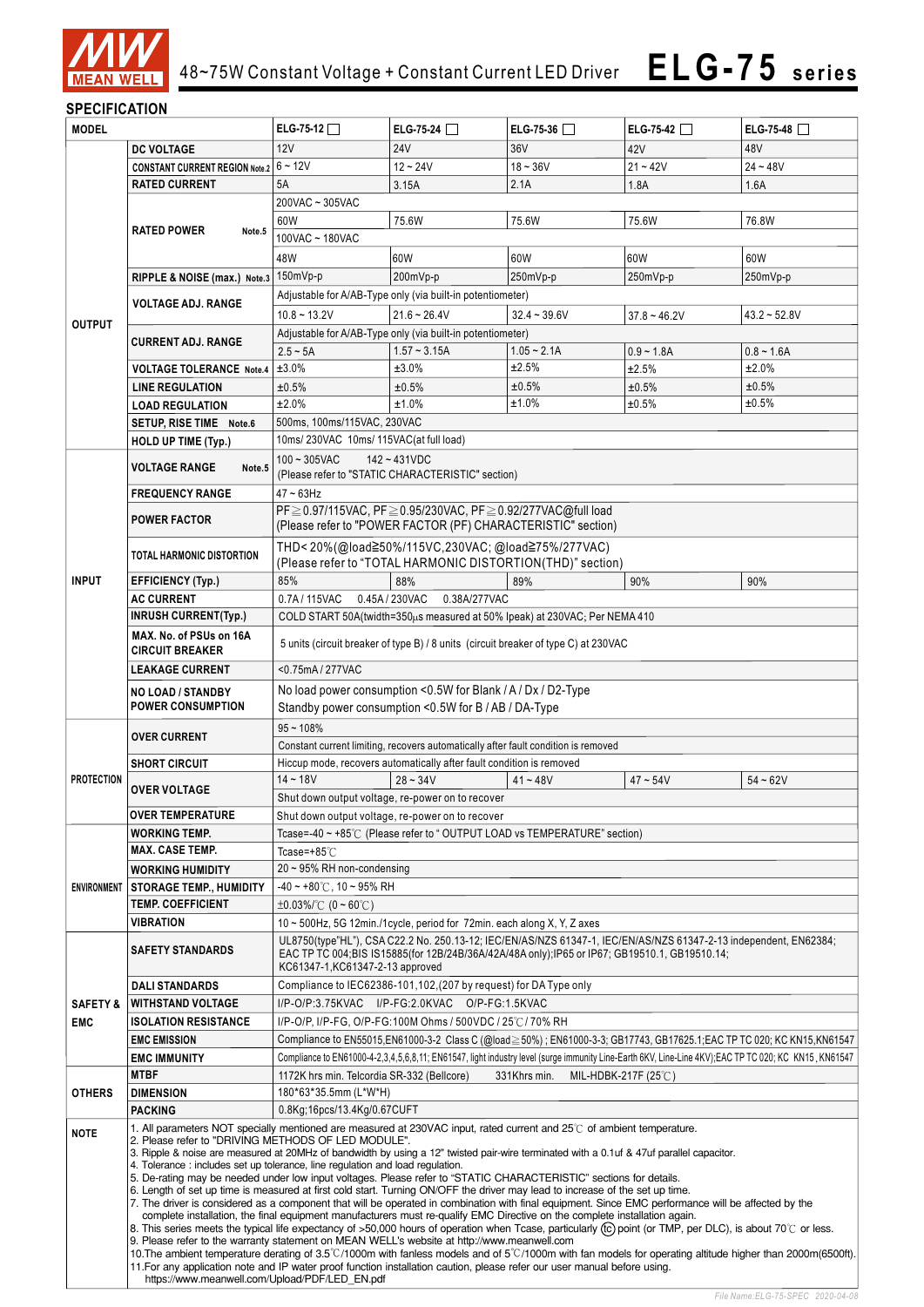

48~75W Constant Voltage + Constant Current LED Driver

# **ELG-75 seri es**





Typical output current normalized by rated current (%)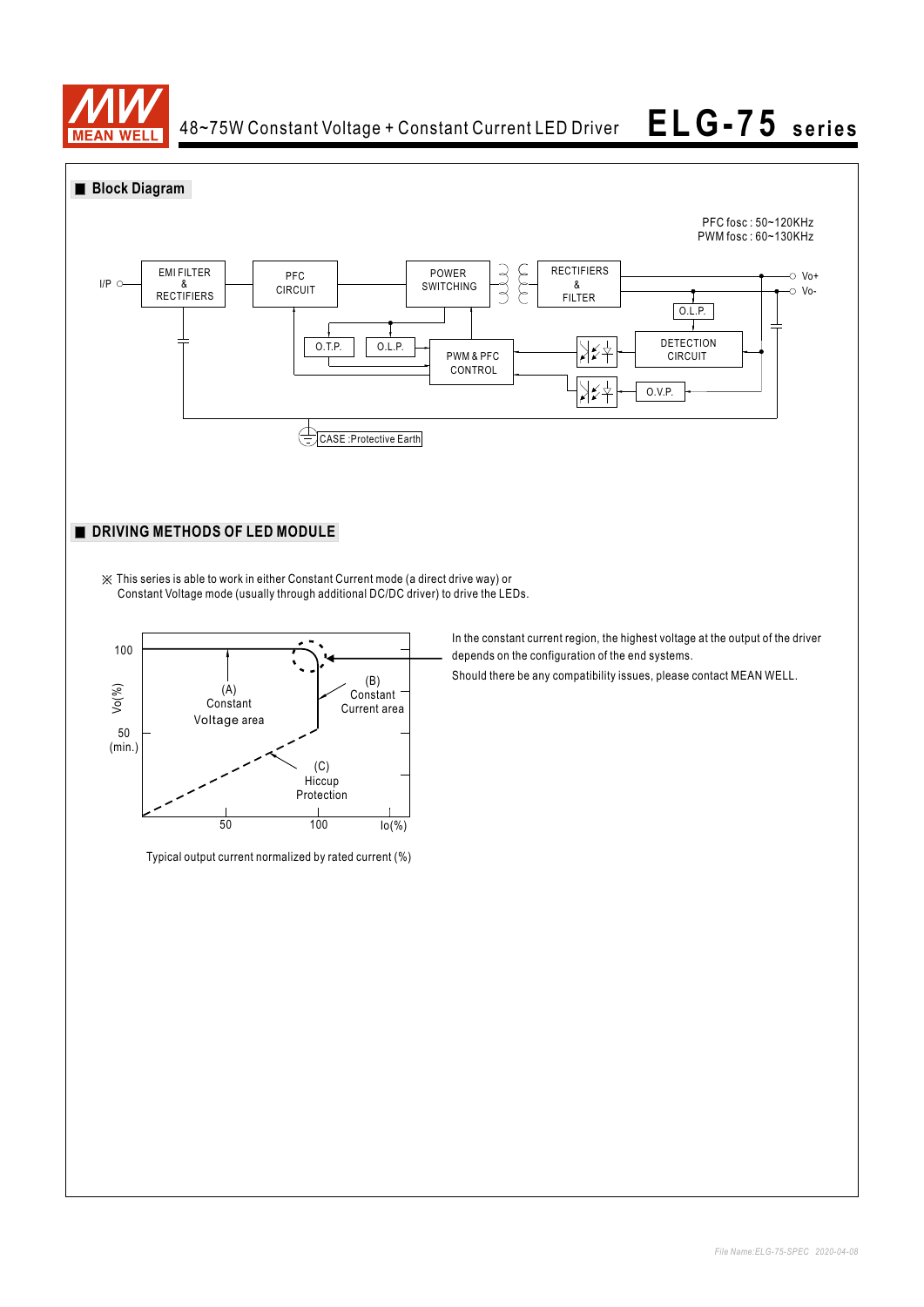

48~75W Constant Voltage + Constant Current LED Driver **ELG-75 seri es**

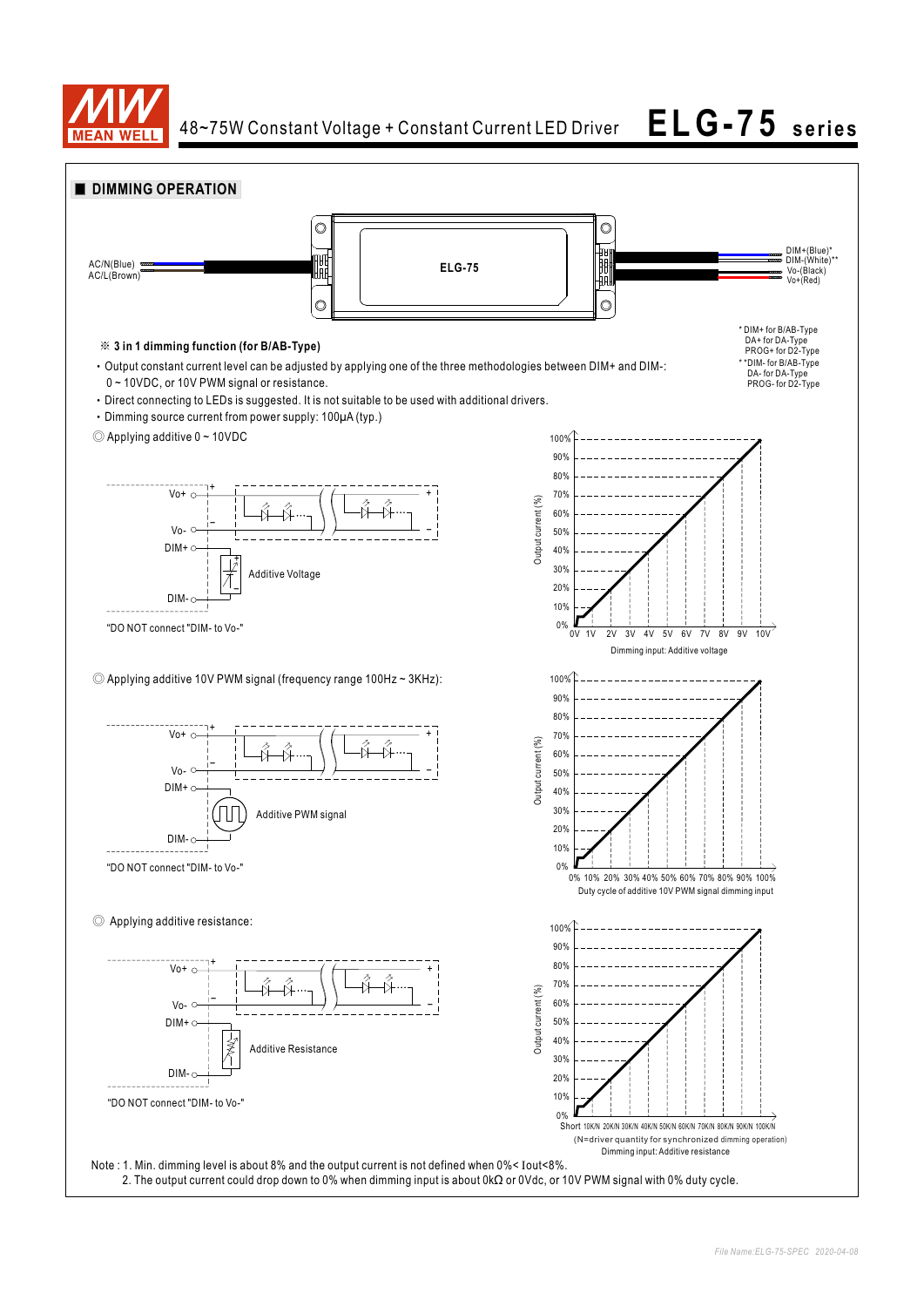

### ※ **DALI Interface (primary side; for DA-Type)**

- ‧Apply DALI signal between DA+ and DA-.
- ‧DALI protocol comprises 16 groups and 64 addresses.
- ‧First step is fixed at 8% of output.

### ※ **Smart timer dimming function (for Dxx-Type by User definition)**

 MEAN WELL Smart timer dimming primarily provides the adaptive proportion dimming profile for the output constant current level to perform up to 14 consecutive hours. 3 dimming profiles hereunder are defined accounting for the most frequently seen applications. If other options may be needed, please contact MEAN WELL for details.

Ex : ◎ D01-Type: the profile recommended for residential lighting



Set up for D01-Type in Smart timer dimming software program:

|         | Τ1    | T2    | T3    | Τ4  |
|---------|-------|-------|-------|-----|
| TIME**  | 06:00 | 07:00 | 11:00 | --- |
| LEVEL** | 100%  | 70%   | 50%   | 70% |

### Operating Time(HH:MM)

\*\*: TIME matches Operating Time in the diagram whereas LEVEL matches Dimming Level.

- Example: If a residential lighting application adopts D01-Type, when turning on the power supply at 6:00pm, for instance:
- [1] The power supply will switch to the constant current level at 100% starting from 6:00pm.
- [2] The power supply will switch to the constant current level at 70% in turn, starting from 0:00am, which is 06:00 after the power supply turns on.
- [3] The power supply will switch to the constant current level at 50% in turn, starting from 1:00am, which is 07:00 after the power supply turns on.
- [4] The power supply will switch to the constant current level at 70% in turn, starting from 5:00am, which is 11:00 after the power supply turns on. The constant current level remains till 8:00am, which is 14:00 after the power supply turns on.

Ex: ◎ D02-Type: the profile recommended for street lighting



Set up for D02-Type in Smart timer dimming software program:

|         | Τ1    | Т2    | T3   | T <sub>4</sub> | T5  |
|---------|-------|-------|------|----------------|-----|
| TIME**  | 01:00 | 03:00 | 8:00 | 11:00          | --- |
| LEVEL** | 50%   | 80%   | 100% | 60%            | 80% |

Operating Time(HH:MM)

\*\*: TIME matches Operating Time in the diagram whereas LEVEL matches Dimming Level.

- Example: If a street lighting application adopts D02-Type, when turning on the power supply at 5:00pm, for instance:
- [1] The power supply will switch to the constant current level at 50% starting from 5:00pm.
- [2] The power supply will switch to the constant current level at 80% in turn, starting from 6:00pm, which is 01:00 after the power supply turns on.
- [3] The power supply will switch to the constant current level at 100% in turn, starting from 8:00pm, which is 03:00 after the power supply turns on.
- [4] The power supply will switch to the constant current level at 60% in turn, starting from 1:00am, which is 08:00 after the power supply turns on.

<sup>[5]</sup> The power supply will switch to the constant current level at 80% in turn, starting from 4:00am, which is 11:00 after the power supply turns on. The constant current level remains till 6:30am, which is 14:00 after the power supply turns on.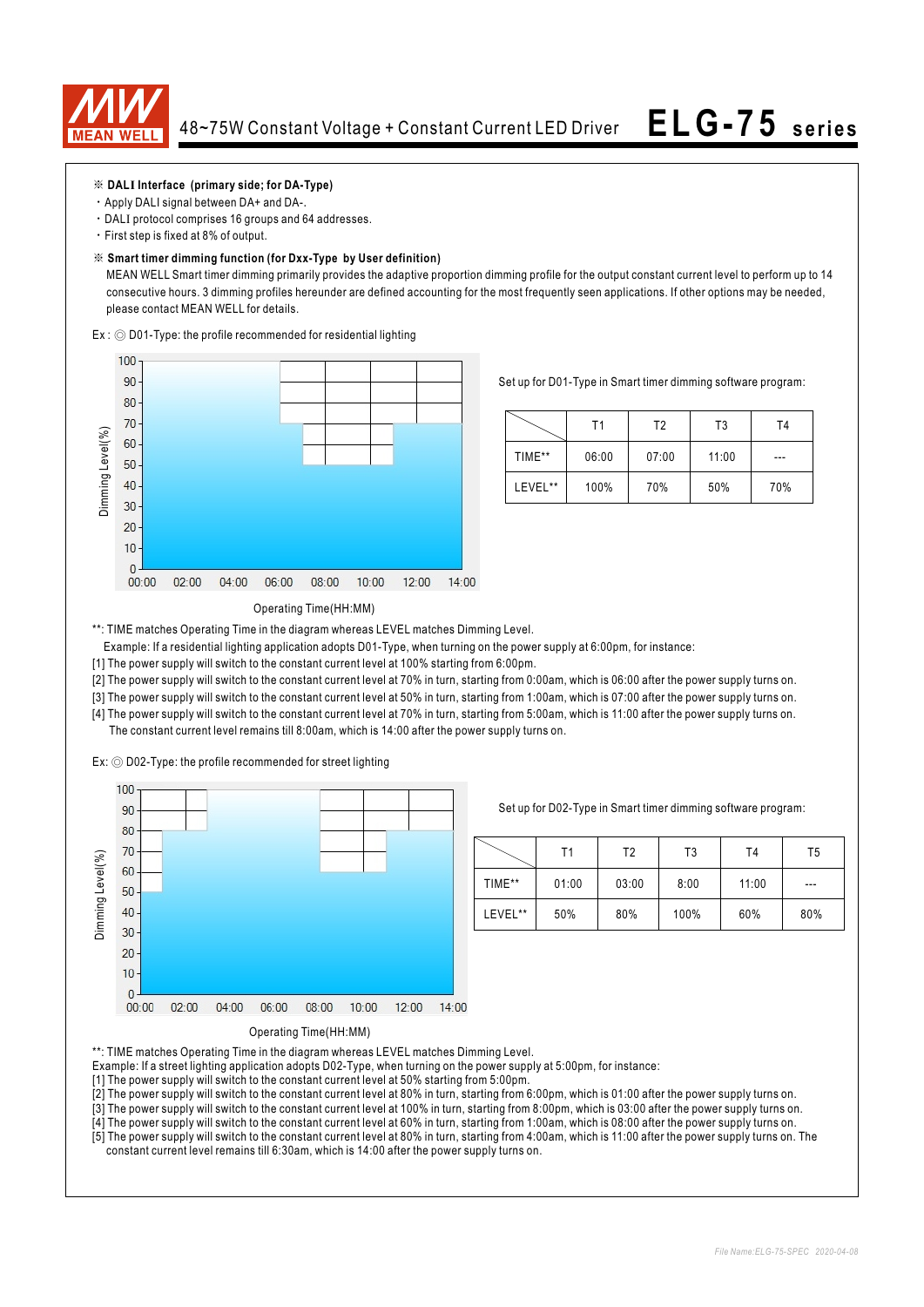



Set up for D03-Type in Smart timer dimming software program:

|         | Τ1    | T <sub>2</sub> | T3  |
|---------|-------|----------------|-----|
| TIME**  | 01:30 | 11:00          |     |
| LEVEL** | 70%   | 100%           | 70% |

\*\*: TIME matches Operating Time in the diagram whereas LEVEL matches Dimming Level.

Example: If a tunnel lighting application adopts D03-Type, when turning on the power supply at 4:30pm, for instance:

[1] The power supply will switch to the constant current level at 70% starting from 4:30pm.

[2] The power supply will switch to the constant current level at 100% in turn, starting from 6:00pm, which is 01:30 after the power supply turns on.

[3] The power supply will switch to the constant current level at 70% in turn, starting from 5:00am, which is 11:00 after the power supply turns on. The constant current level remains till 6:30am, which is 14:00 after the power supply turns on.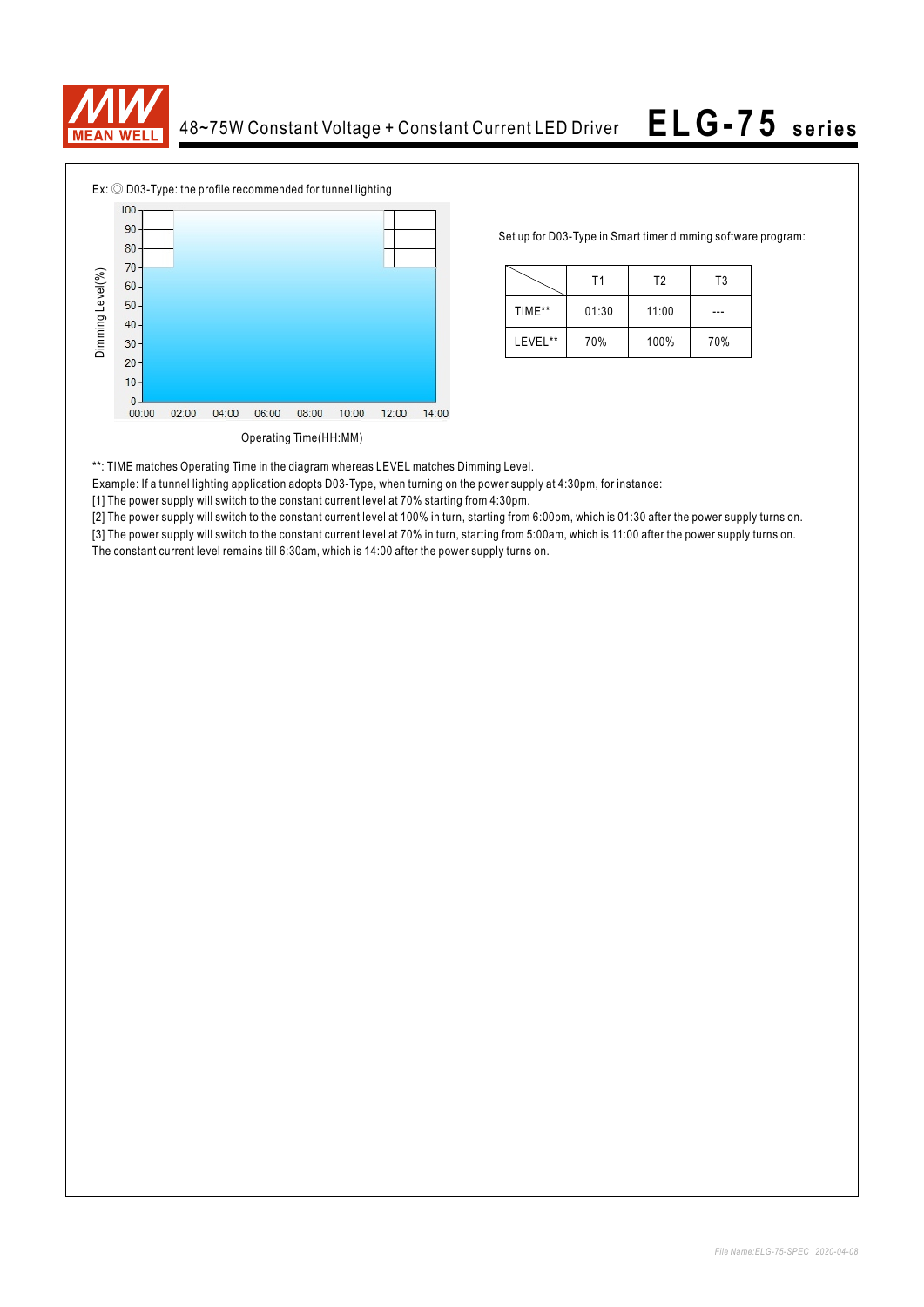

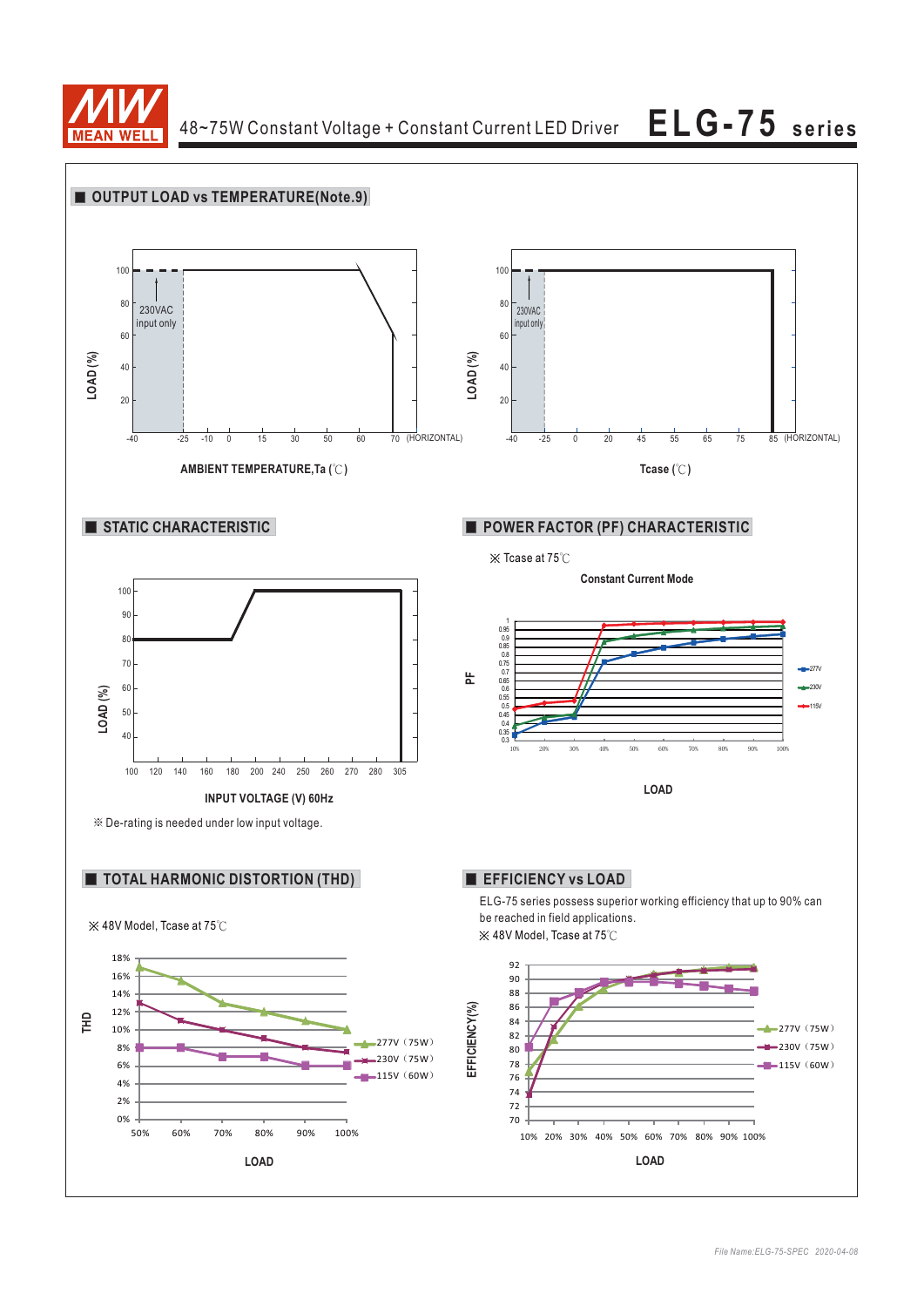

**LIFE TIME**



Tcase $({\degree}C)$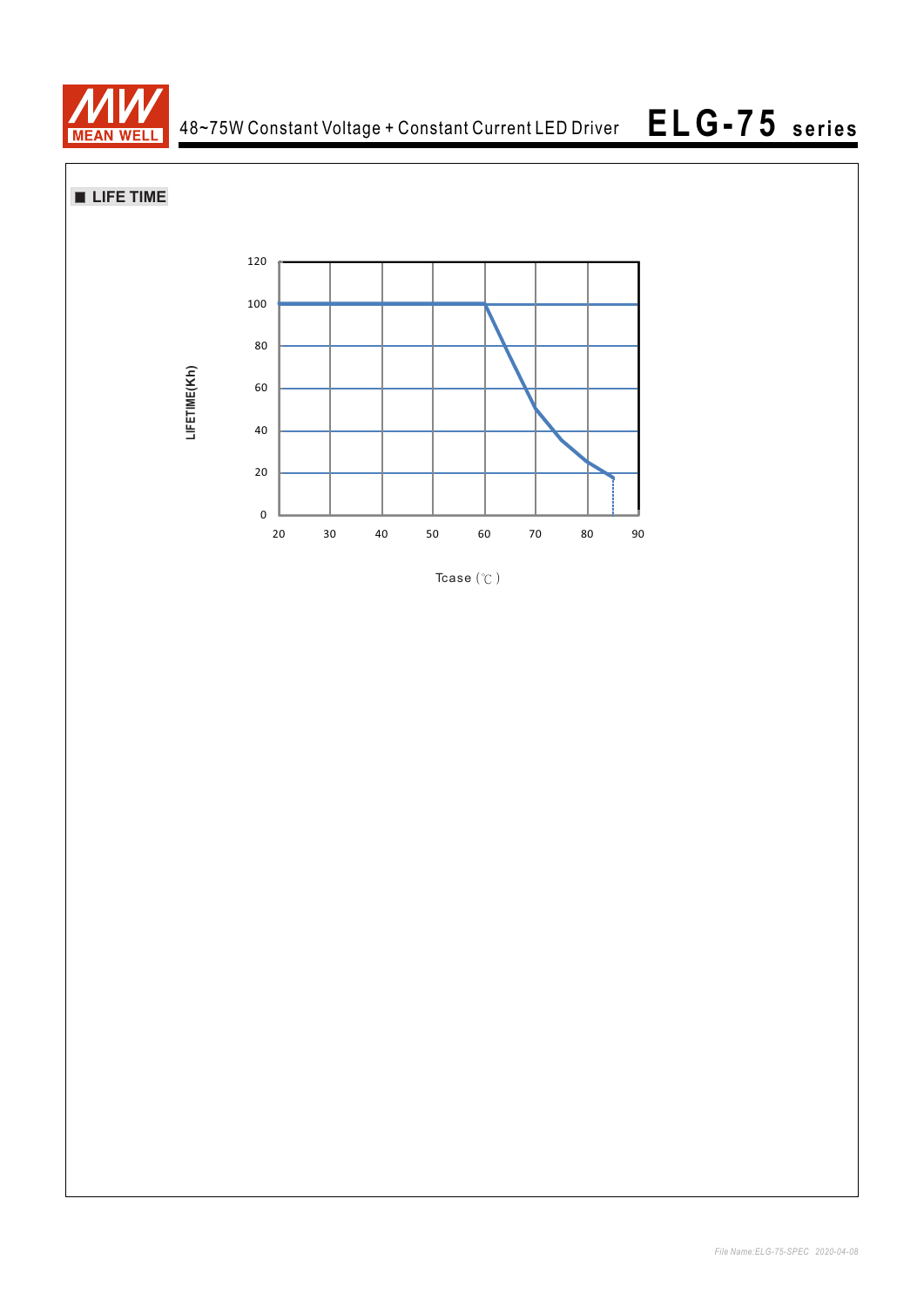

**ELG-75 seri es**

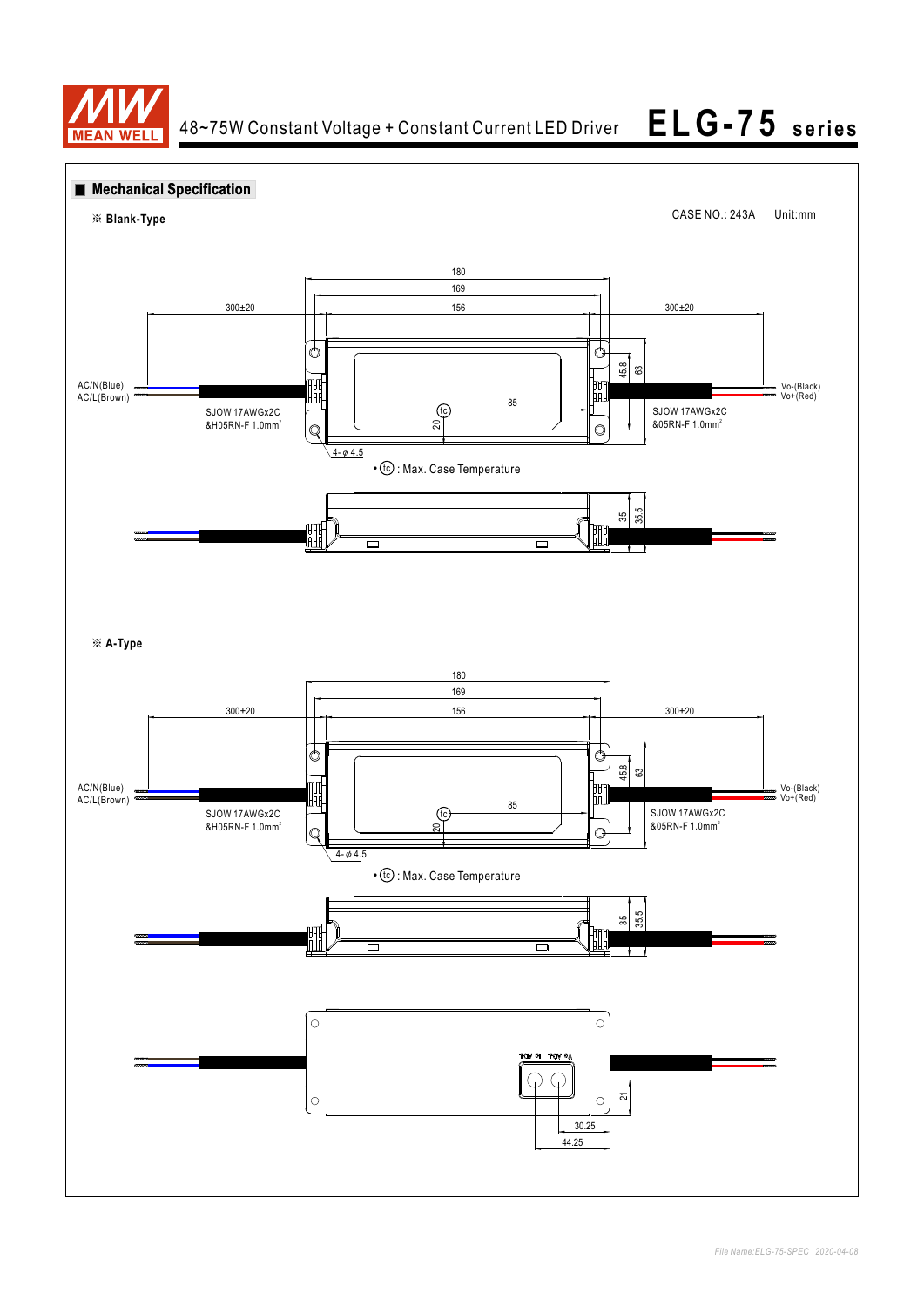

48~75W Constant Voltage + Constant Current LED Driver

**ELG-75 seri es**